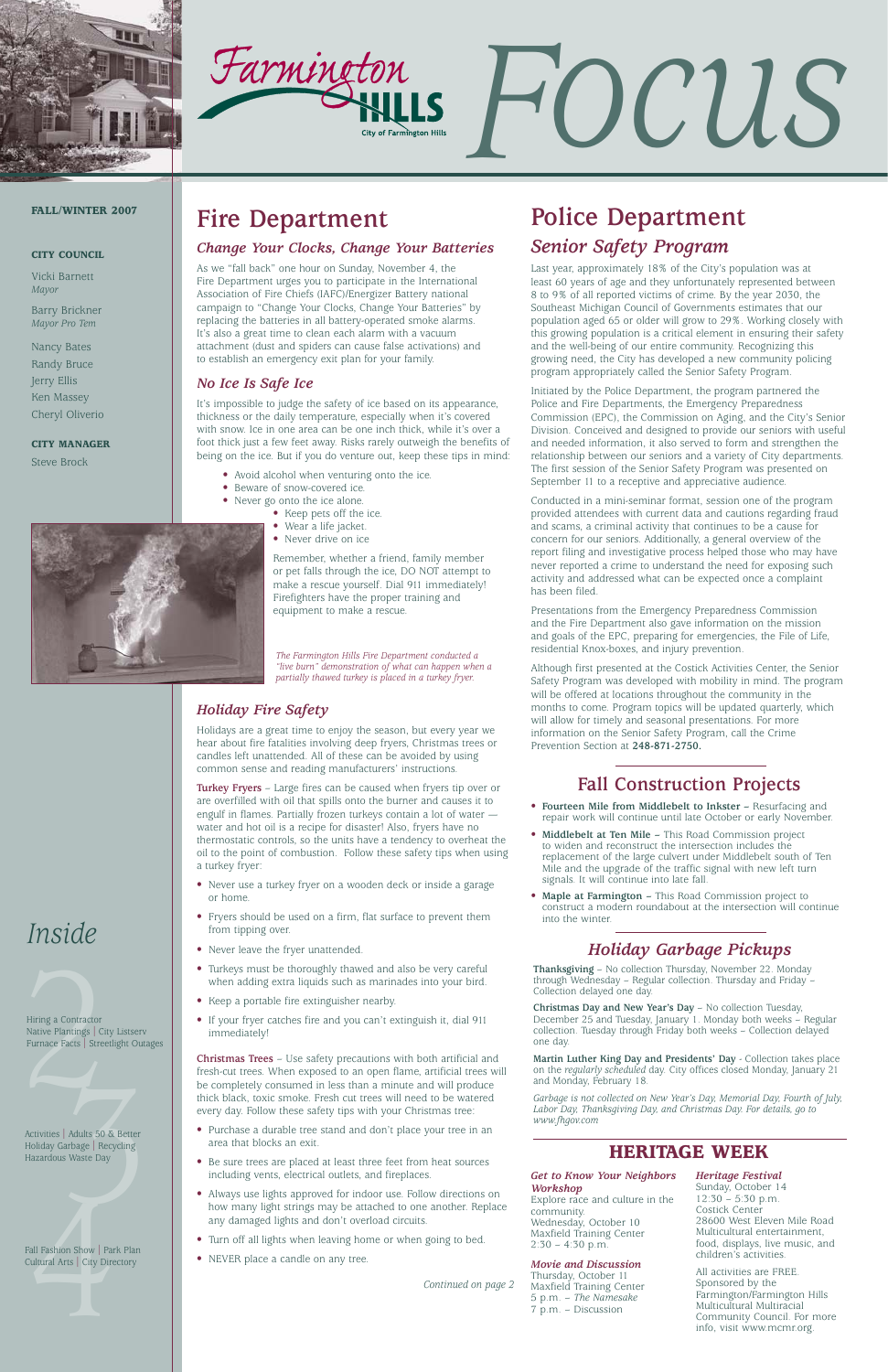### **Building Division**

### **Hiring a Contractor**

Farmineton

If you plan to hire a contractor to perform home improvements or repairs, please consider the following suggestions:

- ◆ A licensed contractor should have a pocket card issued by the State of Michigan for work costing more than \$600.00. Ask to see it. (Salespeople are also required to be licensed and to carry a pocket card.)
- ◆ A licensed contractor is required to establish a physical place of business and display their license in a prominent location.
- $\triangledown$  Do not pay the entire contract price in advance; withhold the final payment until the work has been completed.
- ✓ Beware of prices that are good "today only."
- $\checkmark$  If the contract price includes the cost of a permit, ask for a copy and make sure it is posted on site.
- ✓ Contact the Building Division at **248-871-2450** to confirm that all inspections have been approved.

If you hire an individual on a per hour basis, they are your employee and are not required to be licensed. In this case, you assume the responsibility for the work performed and you may be liable for injuries or property damage. If you have concerns, you are welcome to bring the contractor's proposal to the Building Division for review.

### **Planning Department**

The City has been making an effort to use native plants in all landscaping projects including roadside trees, the restored entrance to Heritage Park, and City Hall. If you're on your way to City Hall from Eleven Mile or from the District Court parking lot, take a look at these plantings.

Native plants are those that have grown in the area since the 1800's. Because they've survived here for a long time, they can handle extreme weather better than many introduced plants. They also need less water when they are established, which provides a cost savings, and they require less fertilizers and insecticides, which is better for the environment. Local birds and bugs rely on these plants for both food and shelter.

### **Zoning Division -** Pest Control

As in any City, we have occasional reports of rodents being sighted in our community. Code inspectors work diligently with local businesses and residents to eliminate these fast-breeding pests. It is much easier, however, to prevent infestations than to treat them after the fact. Follow these tips to help keep these pests away from your property:

### **Foreclosure Prevention**

In today's economy, a reduction in income or an increase in variable rate mortgage payments may place families at risk of losing their homes to mortgage foreclosure or tax forfeiture. The Oakland County Community and Home Improvement Division, a U.S. Department of Housing and Urban Development (HUD)-approved Housing Counseling Agency, has highly trained, experienced housing counseling professionals who may be able to help you keep your home and also address other credit or budget situations that impact your ability to pay your monthly mortgage payments or yearly taxes. Oakland County counseling services are free and they can provide you with unbiased recommendations. For more information, call **248-858-5402**.

### *Check Your Chimney*

As winter approaches, many residents will replace aging furnaces with newer, more energy-efficient models. If your home has a masonry chimney, a metal chimney liner must be installed along with the new furnace. High-efficiency furnaces generate flue gases that are much cooler than older models and contain high levels of water vapor that can condense on the inside of a masonry chimney and eventually saturate the brick that surrounds the clay flue liner. With cold temperatures, this water vapor can freeze and cause the brick to "pop" or disintegrate. The metal chimney liner is designed to prevent this from happening. White, salt-like stains on the brick are a sign that damage is occurring. Contact the Building Division at **248-871-2450** if you have questions.

### **Join the City Listserv**

Go to www.fhgov.com, click on Quick Links, then Mailing List/Listserv, then select the lists you'd like to join. You'll be e-mailed the latest City news, road construction updates, and notices about cultural arts or ice arena activities. For more info, call **248-871-2430**.

### *Holiday Fire Safety continued*

**Candles** – Fires caused from candle misuse are on the rise. Christmas Day will mark the peak day of the year for home candle use, followed by Christmas Eve and New Year's Day. The month of December will have almost double the number of fire incidents related to candle use than the average month. If you use candles, follow these safety tips:

- Never leave a candle unattended or in reach of children or pets.
- Place your candles in non-tip candle holders.
- Keep candles away from combustible materials such as curtains, Christmas trees, furniture or decorations. Don't place them where they may get knocked

over.

- 
- Keep candles away from drafts, vents or other air currents such as ceiling fans. Drafts can cause the flame to blow onto other combustible items nearby.
- Trim candlewicks before lighting. Longer wicks cause uneven burning and drippings.
- Never use a candle as a light during a power outage or when checking pilot lights or fueling equipment such as a kerosene heater or lantern. Use a flashlight.
- Always extinguish all candles when leaving a room or going to sleep.

**REMEMBER** - Every home should have working smoke alarms, a carbon monoxide detector, and a portable fire extinguisher, and every family should have an escape plan in the event of an emergency.



- Keep grass mowed, including tall grass and weeds along fence lines.
- Store wood and lumber above the ground (recommended height is 18 inches.)

- Remove unnecessary items, junk, and debris from your property.
- Seal any holes, cracks or openings at least three feet from building masonry or foundation.

- Keep all garbage in metal or plastic trash containers with the lids tightly on. Replace containers that are not in good condition.
- Pick up and properly dispose of pet waste immediately.
- Don't throw birdseed on the ground, instead use feeders that are placed at

least four feet off the ground and frequently pick up all spilled seed. Better yet, switch to suet cakes.

- Eliminate water leaks and standing water.
- Store bulk food or grain in rodent-proof containers.

Rodents thrive where food is plentiful. Here are some ways to eliminate food and water sources:

For more information regarding any zoning issues, call the Zoning Division at **248-871-2520.**



*Native purple coneflowers were planted in the median on Northwestern Highway.*

### *Recycling Reminders*

### *Recycle your old cell phone*

To join in the efforts on America Recycles Day, held annually on November 15, simply bring your old cell phone (in working condition, please!) to the Costick Center front desk and include the car charger or AC/DC recharging unit. Phones will be reprogrammed and given to area senior citizens for emergency 911 use. Please remember to erase any personal information and make sure your account has been terminated. Your cell phone donation is tax-deductible. For more info, call **248-473-1800.**

### *Recycle your Christmas tree*

Drop off your Christmas tree for recycling at Glen Oaks Golf Course from Dec. 26 through Jan. 13, seven days a week, from 9 a.m. to 4 p.m. at the east end of the clubhouse parking lot at 30500 West Thirteen Mile Road, just east of Orchard Lake. Trees must be free of all decorations, lights, and tinsel. For more info, call **248-858-0906** or go to www.oakgov.com/parksrec. Christmas trees placed at the curbside will be collected by the garbage truck and put in with the regular trash.

### *Recycle your holiday cards*

Toss your old holiday cards loosely in your recycling bin or place them with newspapers in a brown paper bag. All greeting cards are recyclable except those with glitter or metallic paper – put these in with your regular trash. You can also put junk mail, office paper, loose leaf paper, manila folders, and paperback books in your recycling bin. For a copy of the Curbside Recycling Guidelines, call **248-871-2850** or go to www.fhgov.com.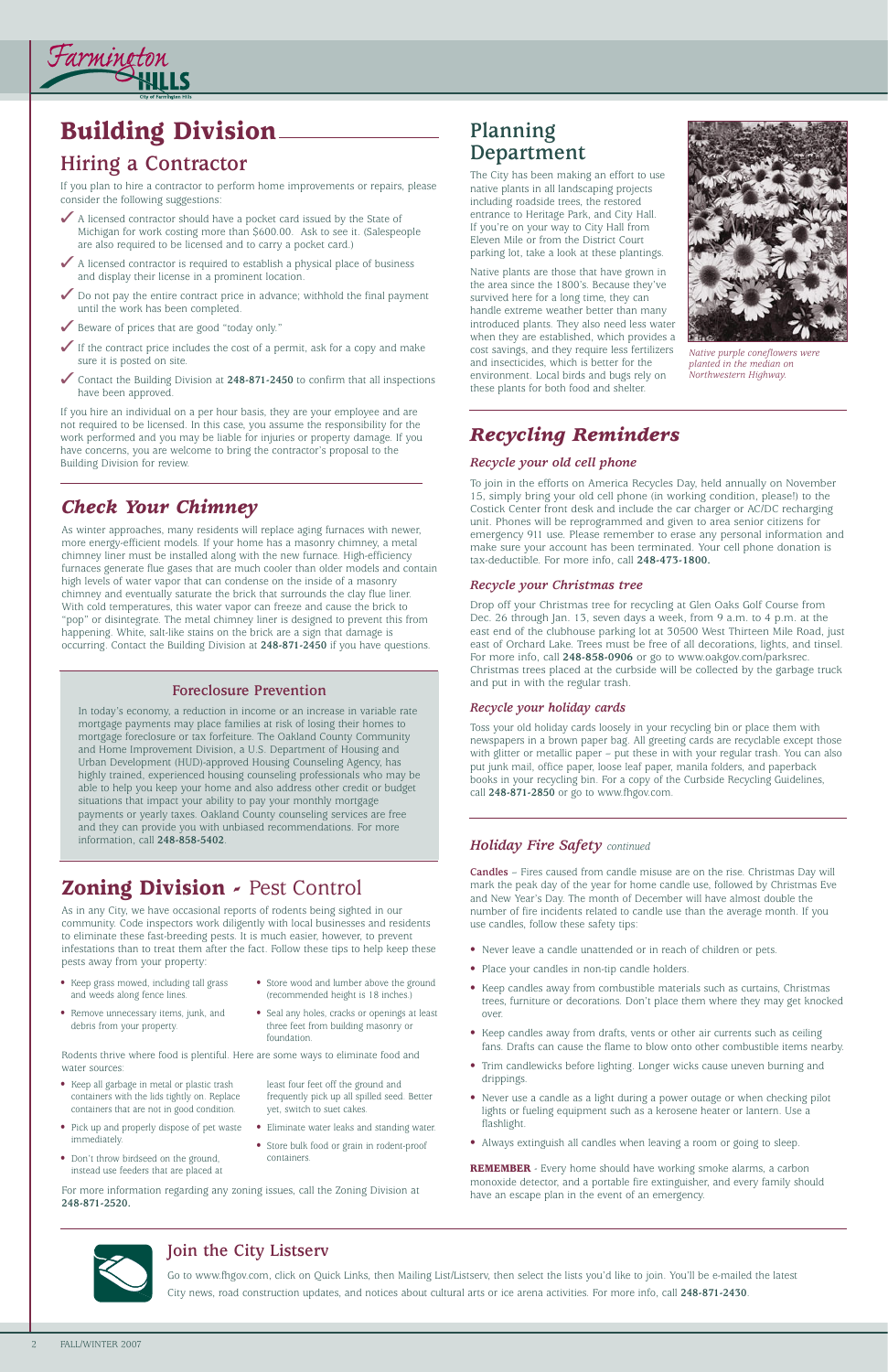## *Focus*

### **Fall Fertilizing**

Fall is the most important time to fertilize your lawn. It promotes deep, healthy root systems and helps to minimize weeds and diseases. Spring fertilizer applications can actually harm your lawn by promoting more blade growth than root growth and by making your lawn more susceptible to drought. A single application of slow-release fertilizer in the fall may be enough to provide a great foundation for the spring growing season.

### **Fall Household Hazardous Waste Day October 13**

Did you know that fluorescent light bulbs are considered hazardous waste? They contain mercury that gets released when the bulbs are broken. Used bulbs should be stored in the original box or other container until you can take them to a Household Hazardous Waste Day.

The last Household Hazardous Waste Day of the year will be held Saturday, October 13 from 9:00 a.m. to 2:00 p.m. at the Recycling Authority at 20000 W. Eight Mile Road, just east of Evergreen in Southfield. Residents of Farmington Hills, Farmington, Novi, Southfield, South Lyon, Walled Lake,

### **FALL YARD WASTE PICKUP Water & Sewer Rates** Changed July 14, 2007

and Wixom are all eligible to attend with proof of residency.

Along with household hazardous waste and computer equipment, up to 100 pounds of personal documents can be taken in for on-site shredding and old mercury thermometers can be traded in for free digital ones.

For a complete list of accepted/non-accepted items, call **248-208-2270** or go to www.rrrasoc.org. While you're on RRRASOC's website, you can sign up for Household Hazardous Waste Day e-mail reminders so you'll know when to clean out the garage this spring!

**Please note:** Latex paint is NOT accepted because it's not considered hazardous waste. If the can is full, splash some out onto newspapers then add sand or kitty litter to the paint left in the can. The remaining paint will solidify in a few days. When it's solid, place it out with your trash, keeping the lid off.

### *Fall and Winter Programs for Adults 50 & Better*

The Center for Active Adults offers a variety of fitness programs, classes, and special events at the Costick Center on Eleven Mile Road, between Middlebelt and Inkster. Call **248-473-1830** for information on dates, times, and fees.

> Each year, the Detroit Water and Sewerage Department updates their rates for the 125 communities that use their water and sewer service, including Farmington Hills.

Residents are billed four times each year for the actual amount of water used, which is measured in lots of 1,000 cubic feet of water. As of July 14, water rates increased \$1.40 from \$20.89 to \$22.29 per 1,000 cubic feet of water with a minimum bill of \$35.66 per quarter. Sewer rates increased \$1.04 from \$19.19 to \$20.23 per 1,000 cubic feet of water with a minimum bill of \$32.37 per quarter. Minimum bills are necessary to share in the cost of operating and maintaining the water and sewer systems. Residents without City water will pay a flat rate for sewer of \$101.15 per quarter.

Enjoy meals, games, entertainment, dancing, prizes, and more. Purchase tickets at least one week prior to event, \$8 per person.

> Just as in past years, this year's rate change will help fund major improvements in Detroit's century-old water system, which is one of the largest in the world. The improvements are designed to provide residents with safer drinking water and cleaner rivers. Ongoing projects include a new water works plant that will be built using a process called "ozonation" to kill bacteria instead of chlorine. Ozonation is as effective as chlorine in killing bacteria but is less harmful to the environment and to consumers. Detroit will also replace and update equipment at its waste water treatment facility and build retention basins to prevent the discharge of raw sewage into the Detroit and Rouge Rivers.

Yard waste pickup will continue on your regular garbage day through the week of November 26. If you can't mulch leaves back into your lawn, choose from the following options for yard waste disposal:

- Use brown paper yard waste bags. Leaves in plastic bags or decorative pumpkin bags will not be picked up.
- Put yard waste in garbage cans with yard waste stickers available free at City Hall or the DPW. Cans larger than 32 gallons or weighing more than 60 pounds will not be emptied, due to worker safety issues.

After the week of November 26, yard waste cannot be picked up in accordance with the City's contract and with Michigan laws governing yard waste disposal. Call the DPW at **248-871-2850** if you have questions.

*Please note: Don't pile leaves and other yard waste next to a creek or river. The nutrients from decomposing plant materials enter the water and cause excess algae growth, which uses up oxygen needed for fish and other aquatic life.*

#### **EVENING ACTIVITIES**

**Let's Dance** - ballroom dance classes, 7-week sessions. Oct. - Dec.

**Yoga** - 7-week sessions. Oct. - Dec. **The Write Stuff** - 2-part writing workshop. Oct. 3 & 10

**The Roundabouts are Here** - Learn a bout these new intersections. Oct. 24

### **VITAL WOMAN**

**Reiki** - Japanese technique for stress reduction and relaxation. Oct. 22

**Holiday Treats** - Prepare a festive dessert and appetizer. Nov. 12

#### **LIFELONG LEARNING AT LONGACRE Newspapers vs. the Web.** The fate of newspapers in an online world. Oct. 10

**U.S. Immigration.** Discuss a major issue confronting our nation. Oct. 24

**The Spirituality of Aging.** Gain insight with a theologian. Nov. 28

### **FARMINGTON HILLS BALLROOM DANCE** All ages and skill levels invited. DJ, 50/50 raffles, door prizes, refreshments. Complimentary dance class one hour

before the dance. Oct. 19, Dec. 21, Jan. 18, Feb. 15, Mar. 21, and most 3rd Fridays.

### **FLU SHOTS**

**Flu shot clinic** Tuesday, Nov. 13, 9 a.m. – noon. Recommended for persons 65 or older, for those younger with medical problems, and for those who live or work with high-risk individuals. Medicare/ Medicaid covers the cost. Bring a picture ID with your current address and Medicare/Medicaid card. For those without Medicare/Medicaid, there is a cash fee.

#### **CLUBS & GROUPS**

Call **248-473-1830** for more information, dates, and times.

Creative Crafters, For Men Only, Mah Jongg, NEW! Philately (Stamp Collecting) Group, Pinochle Group, Photography Club, Red Hat Society, Sojourn Bears, NEW! Writers Group, Quilters

### **HOLIDAY EVENTS & PARTIES**

Halloween Party – Oct. 26 Stars & Stripes Forever Veterans Celebration – Nov. 9 Thanksgiving Party – Nov. 15 Holiday Party – Dec. 14 Welcome to the New Year Party – Jan. 11 Valentine's Party – Feb. 8 St. Paddy's Day Party – Mar. 7

#### **PROGRAMS & SPEAKERS**

**Pain Control Alternatives** – Oct. 2

**Avoid ID Theft** – Oct. 16 **Downsizing** *– Reduce Your Possessions –* 

Oct. 25

**Holistic Cancer Treatments** – Oct. 30 **AARP Senior Driver Safety Program** -

Nov. 7 & 8 **Liver Wellness** – Nov. 20

**Newcomer Welcome Tour** - *Residents only.* Jan. 17

**Annual Spelling Bee** – Feb. 6. Call **248- 473-1822** for more info.

### **SERVICES**

**Support Groups** include Caregivers, a new Grief Support Group, First Step Stroke, and a Low Vision Group.

**The Home Chore Program** assists with minor home repair and small chores. Legal Advice consultations available by appointment only.

**Nutrition Program** provides Onsite Congregate Meals, nutritional liquid supplements, and Home Delivered Meals Monday through Friday.

**Senex** offers an Adult Respite Care day program for the frail and/or dependent elderly.

**Transportation Service** is available or residents 55 & better, Mon. – Fri., 8:30 a.m. - 3:30 p.m., by appointment only.

**Prescription Drug** assistance available from onsite counselors by appointment.

**9-1-1 Emergency Cell Phone Program.**

**Telephone Reassurance** - daily contact phone call.

**Focus Hope** - monthly commodity food program offered to those who qualify.

If you or someone you know can use these services, call **248-473-1830** for info.

### *Streetlight Outages*

Help Detroit Edison expedite the repair and maintenance of streetlights in our

community by reporting outages and requesting repairs. If you spot an outage, call the DPW at **248-871-2850**, Monday through Friday from 8:30 - 4:30 with the following information:

- Specific streetlight location such as nearest crossroads or a nearby business. Whether the pole is wooden or metal.
- The streetlight pole number. For metal poles, it's located at the base. For wooden poles, it's located approximately eight feet up from the base.
- Details such as whether the light is off during the night, turns on and off at night, or stays on during the day.

If a pole has been knocked down or there's an emergency, call Detroit Edison directly at **800-477-4747.**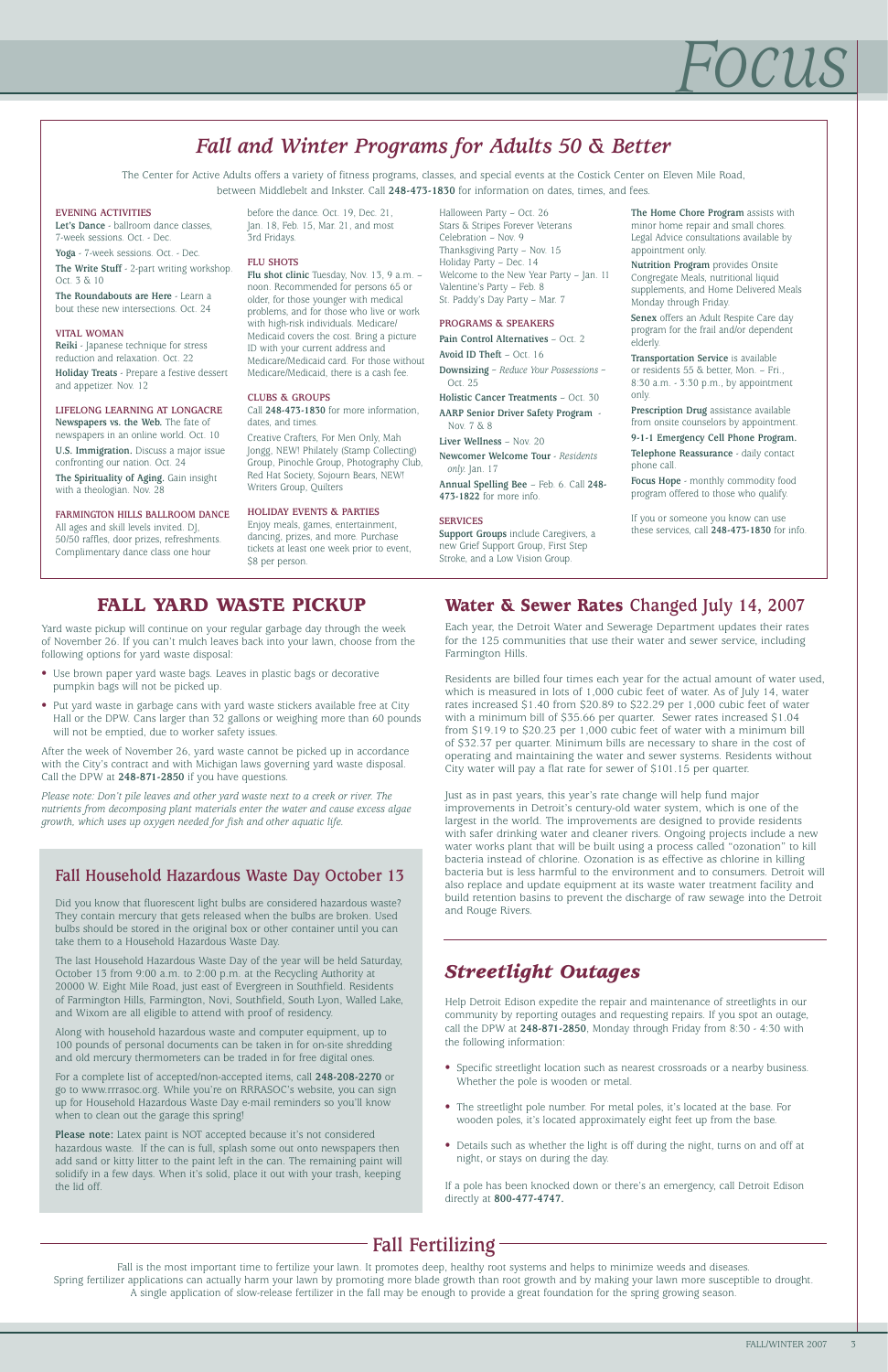## FOCUS



Presorted Standard U.S. Postage **PAID** Permit No. 36 Farmington Hills Michigan 48334

31555 Eleven Mile Road

Farmington Hills, MI 48336

**FALL/WINTER 2007**

**Farmington Hills Postal Patron**

### *Cultural Arts Division*

### *Festival of the Arts to be Showcased at National League of Cities*

The Farmington Area Festival of the Arts was one of 40 innovative local programs selected to be in the 2007 "City Showcase" at the upcoming National League of Cities (NLC) Annual Congress of Cities Conference in New Orleans, November 13 to 17. The Showcase celebrates innovative local programs from around the country, offering City leaders a chance to share ideas and experiences with the more than 4,000 delegates attending the conference.

### **CONCERTS AND PERFORMANCES**

Tickets for all performances may be purchased at the Costick Center or call **248-473-1848** to charge by phone. Limited availability at the door on the nights of the performances.

**Moonlight, Martinis and Murder** Sat., Oct. 6, 7:30 p.m. *Longacre House*

Interactive Mystery Theater including hors d'oeuvres and a cash bar. Tickets - \$40

### **Western Jazz Quartet**

Fri. Nov. 9, 7:30 p.m. *Costick Center* Jazz Quartet-in-Residence at Western Michigan University Tickets - \$18 adults, \$15 seniors/students

### **Detroit Chamber Winds**

Mon., Dec. 10, 7:30 p.m. Farmington Players Barn Holiday Brass Tickets - \$19 adults, \$16 seniors/students

### **Farmington Community Chorus**

Dec. 14 & 15, 8 p.m. *Mercy High School* Holiday Concert Tickets may be purchased in advance by calling 810-632-4067.

#### **Michigan Opera Theatre**

Sat., Feb. 9, 7:30 p.m. *Farmington Players Barn* Love Songs from the MOT Tickets - \$18 adults, \$15 seniors/students

#### **Blackthorn**

March 13, 14 & 15, 7:30 p.m. *Farmington Players Barn* Celtic Music Tickets - \$16 adults, \$14 seniors/students

#### **SPECIAL EVENTS**

**Heritage Festival** - *Many Faces, One Future* Oct. 14, 12:30 – 5:30 p.m. *Costick Center* Colorful costumes, ethnic foods, entertainment, displays, and hands-on children's activities. FREE

### **Traditional English Afternoon Teas**

Oct. 23, Nov. 13, Dec. 14 & 18, 1–3 p.m. *Longacre House* Presentation from Ann Pettersson of "All Things Victorian" with three-course tea menu.

Tickets - \$20 residents, \$25 non-residents Call **248-473-1870** for details.

#### **Farmington Hills Youth Theatre**

*"Joseph and the Amazing Technicolor Dreamcoat"* Nov. 15 & 16, 7 p.m. Nov. 17 & 18, 1 p.m. and 5 p.m. *Costick Center* Tickets - \$10 at the door, children 3 and under are free.

### **CLASSES, WORKSHOPS AND LESSONS**

**Vocal workshop** – Oct. 13 by THE NEXT STAGE, a group of professional performers. Call **248-473-1859** for details.

Address: 31555 W. Eleven Mile Rd., Farmington Hills, MI 48336 Phone: 248-871-2500 Fax: 248-871-2501

> Art classes available in face and figure drawing, fashion illustration, watercolor, ink, ceramics, pastels, oils, and photography, along with Middle Eastern Belly Dancing, Motown Ballroom Dance, acoustic guitar, and piano lessons. Call **248-473-1859** for details.

### **CITY DIRECTORY**

| Emergency Calls Only |  |  |
|----------------------|--|--|
| Fire Donartmont      |  |  |

Thursday, Oct. 25  $-7:30$  to 9 p.m.  $-$  \$5 per person Friday, Oct. 26 7:30 to 9:30 p.m. – \$7 per person Saturday, Oct. 27 7:30 to 9:30 p.m. – \$7 per person

| Farmington Community Library  248-553-0300                                      |  |
|---------------------------------------------------------------------------------|--|
|                                                                                 |  |
| Fire Department                                                                 |  |
| Non-emergency  248-871-2800                                                     |  |
| Human Resources  248-871-2490                                                   |  |
| <b>Planning Department</b>                                                      |  |
| Building<br>Community Development and<br>Community Development and              |  |
|                                                                                 |  |
| Housing Rehabilitation  248-871-2549                                            |  |
|                                                                                 |  |
| Zoning Manual Manual 248-871-2520                                               |  |
| Police Department                                                               |  |
| Non-emergency  248-871-2600                                                     |  |
| Public Services Department  248-871-2530                                        |  |
|                                                                                 |  |
| <b>Special Services Department</b>                                              |  |
|                                                                                 |  |
| Cultural Arts Division  248-473-1856                                            |  |
|                                                                                 |  |
|                                                                                 |  |
| Jon Grant Center  248-871-2849                                                  |  |
| Longacre House  248-477-8404                                                    |  |
|                                                                                 |  |
|                                                                                 |  |
|                                                                                 |  |
|                                                                                 |  |
| Senior Adult Program  248-473-1830<br>Youth and Families Services  248-473-1841 |  |
|                                                                                 |  |
|                                                                                 |  |

**Focus** is produced by the City of Farmington Hills and mailed to residents three times a year. Articles are submitted by City department directors. We welcome your comments. Editor: Gillian Pines

Website: www.fhgov.com

E-mail: gpines@fhgov.com

For the latest info on Farmington Hills, visit www.fhgov.com or tune into Cable Channel 8.



### **YOUTH & FAMILY SERVICES**

The After School Program is running for the 11th year with over 250 middle school children ages 11–15 participating daily. Program offerings include Club Z Tutoring, Girl Power, Guy Time, Junior Optimist, scrapbooking, cooking classes, arts and crafts, and more. New this year are the Zap Zone Laser Tag League and Bowling League. The Costick Center, Warner Middle School, Ice Arena, YMCA, and the Jon Grant Center are filled with youth participating in safe, educational, and fun activities after school between 2:00 and 5:30 p.m. This program is free to Farmington/Farmington Hills residents after the purchase of a photo ID for \$5.00. For more info, call **248-473-1841**.

### **Ice Arena**

During fall and winter, the Farmington Hills Ice Arena offers Learn to Skate classes for all ages and skill levels as well as specialized classes and individual instruction for figure skating and hockey. Classes are offered in eight-week intervals. Call the ice arena at **248-478-8800** for details. Upcoming special events include:

- Holiday Exhibition December 8
- Skate with Santa December 15
- It's Great to Skate FREE Clinic January 5

### *Ghoulish Groups*

**Wanted For Haunted Hike**



The outdoor trails of Heritage Park will come alive with creatures of the night as the Recreation Division hosts their annual Haunted Hike. You'll travel over a quarter mile trail that takes you through seemingly safe fields and woods. But be ready for your heart to race as ghouls and goblins lurk in the darkness waiting for their prey. This event is recommended for individuals 7 years old and up.

The Recreation Division is looking for groups with creative imaginations to develop stations for the Heritage Park Haunted Hike that will make everyone scream and give them chills. Each group is provided with \$200 to help offset any expenses.

*Interested? Call Andy Lang at 248-473-1803 by October 9. You will receive an information packet and be asked to submit a proposal detailing the "haunting experience" your group (minimum of five participants per station) will provide.* 

### **Parks & Recreation Master Plan**

The Farmington Hills Special Services Department has begun preparing an updated Parks & Recreation Master Plan. The Master Plan is basically a "road map" to give direction for the next few years regarding parks, recreation, cultural arts, and leisure time in our community. In the very near future, a phone survey, focus groups, and a public workshop will be conducted to obtain feedback. Residents will be asked about the quality of life in our community, how they would rank the programs and services currently offered, and in what direction they would like to see the community proceed. For more information about the Master Plan, call **248-473-1810.**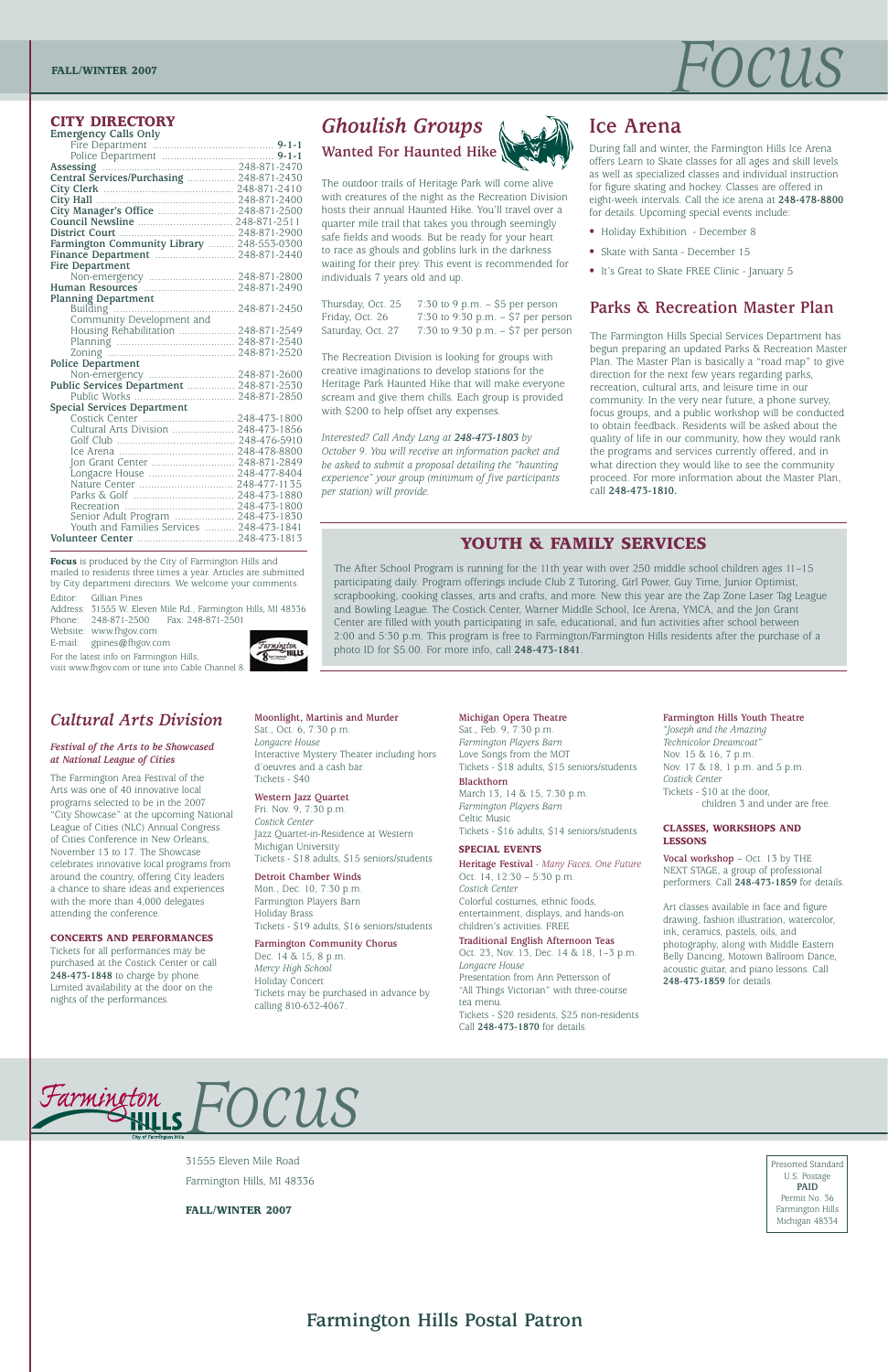**City General Election - Tuesday, November 6, 2007**

Electors will vote on the following offices:

One (1) Mayor position (two-year term) Three (3) City Council positions (four-year terms)

**Note:** There will be no questions or proposals on the November 6 election ballot.

### **IMPORTANT: PRECINCT 1 AND 2 LOCATION CHANGES**

The City of Farmington Hills has made two Precinct Changes in order to provide better parking areas and building access for voters. They are:

> **PRECINCT 1** – *NEW LOCATION* **WARNER MIDDLE SCHOOL** 30303 W. FOURTEEN MILE ROAD This precinct has been relocated from Fairview Elementary School.

**PRECINCT 2** – *NEW LOCATION* **UNITED ORCHARD METHODIST CHURCH** 30450 FARMINGTON ROAD This precinct has been relocated from North Farmington High School.

If you are affected by one of these changes, you should have received a letter and new voter ID card in the mail. Please remember to destroy your old voter ID card. If you did not receive a new ID card and you are registered in Precincts No. 1 or 2, please contact City Hall at **248-871-2418.**

**SPECIAL REMINDER: Don't wait to verify your voter information. If you have moved or have any questions about your voting precinct, etc. Election Day is too late to make changes or corrections! Please call 248-871-2418 now.**

### **NEW LAW PASSED REQUIRING PHOTO ID AT THE PRECINCTS**

As a result of a Michigan Supreme Court Ruling, photo identification is required for all electors voting in the precincts in the upcoming November 6, 2007 election. If you do not have photo ID, you will still be able to vote; however, you will be required to complete and sign an affidavit of identity, which will delay your voting process. PLEASE REMEMBER TO BRING YOUR DRIVER'S LICENSE OR STATE-ISSUED ID WITH YOU ON ELECTION DAY. If you do not have a driver's license, you may receive a state ID at no cost at any Secretary of State Branch office. Watch for further information on this issue on Cable Channel 8, the City website, in press releases, and state-wide public service ads.

The last day that an absentee ballot can be mailed out is Saturday, November 3, 2007. City Hall will be open to issue absentee ballots from 8:00 a.m. until 2:00 p.m. on that day. PLEASE NOTE THAT BY LAW WE ARE NOT PERMITTED TO ISSUE OR GIVE A BALLOT TO ANYONE OTHER THAN THE VOTER NAMED ON THE APPLICATION TO RECEIVE A BALLOT. (This includes a spouse, other family member, etc.)

### **Drop Box Available for Ballots**

There's no need to park and enter City Hall to pay your taxes or drop off your absentee ballots or absentee ballots applications. Just put them in the green drop box located on the traffic island south of Eleven Mile between City Hall and the Police Station. It's fast, convenient, and the box is emptied several times a day.





### **ABSENTEE VOTER BALLOTS**

You are eligible for an absentee ballot if you meet any of the following criteria:

- 60 years of age or older
- Physically unable to attend the polls without assistance of another
- Appointed as a precinct worker in a precinct other than your own
- Expect to be absent from the community in which you are registered on election day
- Cannot attend the polls because of the tenets of your religion
- Cannot attend the polls because you are confined to jail awaiting arraignment or trial

In 2005, The Observer newspaper wrote, "Farmington Hills citizens should be grateful that Ellis, a strong leader who is thorough, decisive, respected and certainly well-qualified, wants to continue serving on the council.

Michigan Election Law requires that an application be completed for each election for which an absentee ballot is needed. Applications are available at the City Clerk's office, by calling the City Clerk's Office at **248-871-2410** or on the City website at **www.fhgov.com.**

Applications for absentee ballots were automatically mailed in early September to persons who are 60 years of age or older or disabled persons who have previously requested an application.



### **Are You Registered to Vote?**

You must be registered to vote 30 days prior to Election Day in order to be eligible to cast a vote. You can register to vote at any Secretary of State Branch office, at your local city clerk's office, at the county clerk's office or by mail. Registration forms are available on-line. They must be printed, completed, and returned to the local clerk's office postmarked by October 9, 2007 in order to be eligible to vote November 6.

Please be aware that if you mail your voter registration form, you are not eligible to vote by absentee ballot in your first election; you must vote in person. This does not apply to anyone 60 years of age or older.

## *Focus*



### *<b>☆ 2007 ELECTION SCHEDULE* ☆

### CANDIDATE FOR MAYOR **JERRY ELLIS**

Jerry Ellis has been a community leader for over 20 years. First as a member and Chairman of the Parks and Recreation Commission, and then as a City Council member for the last 11 years. He was Mayor Pro Tem in 2000 and 2004.

Ellis serves as Chairman of the Southwest Oakland Cable Commission and as Chairman of the Farmington Hills Redevelopment Committee. He is the Council liaison to the Chamber of Commerce and the Economic Development Corporation. For five years he served on the Board of the Oakland County Community Mental

Health Authority. He previously served on the 47th District Court Facilities Committee, the Year 2000 Committee, and was President of NFWB Baseball.

Ellis is a strong advocate for fiscal responsibility, senior citizens, and youth services. He believes that by redeveloping commercial properties and attracting new businesses, the City can continue to provide quality services without raising taxes.

Ellis initiated the Redevelopment Committee, drafted our cellular tower ordinance to keep towers out of our neighborhoods, and successfully fought developers who wanted to drill for gas in Farmington Hills. He worked to establish the Senior Adult Nutrition Program that has served over 1,000,000 meals to our seniors.

Ellis, an attorney, has been practicing commercial law for 38 years. He and his wife Mary are 32-year residents.

#### *What issue do you see as the most important in the Sustainability Study and why?*

The most important thing to come out of the Sustainability Study was to increase the community's awareness that a community's sustainability is dependent upon its ability to attract and encourage good redevelopment.

The report supports the City's commitment to the environment. It points out our social sustainability as evidenced by our good schools, our excellent public safety departments, our sensitivity to our seniors, and our quality cultural and youth programs.

In Farmington Hills, 65% of local tax revenue is derived from residential property values. To continue to sustain ourselves economically, we must maintain those property values and refresh and renew our commercial properties. We will keep this a desirable community by providing a safe nurturing environment and upgrading our business districts to better serve the needs of community residents.

#### *What are your ideas for maintaining current businesses and attracting new businesses to the City?*

We have to be known as a "creative city" with educated residents that are technologically proficient and welcoming to all. We also have to be known as a "business friendly" city.

The City has an economic development coordinator, who along with our Economic Development Corporation, calls on our businesses to let them know we care that they are here and we are here to help them if we can.

Over the last number of years, using this strategy, we have brought dozens of foreign corporations with thousands of jobs to Farmington Hills. We now have approximately 150 foreign corporations located in the City.

We must continue to encourage these businesses to let their customers and suppliers know of the benefits of locating in Farmington Hills. These businesses can continue to be our goodwill ambassadors to the worldwide business community.